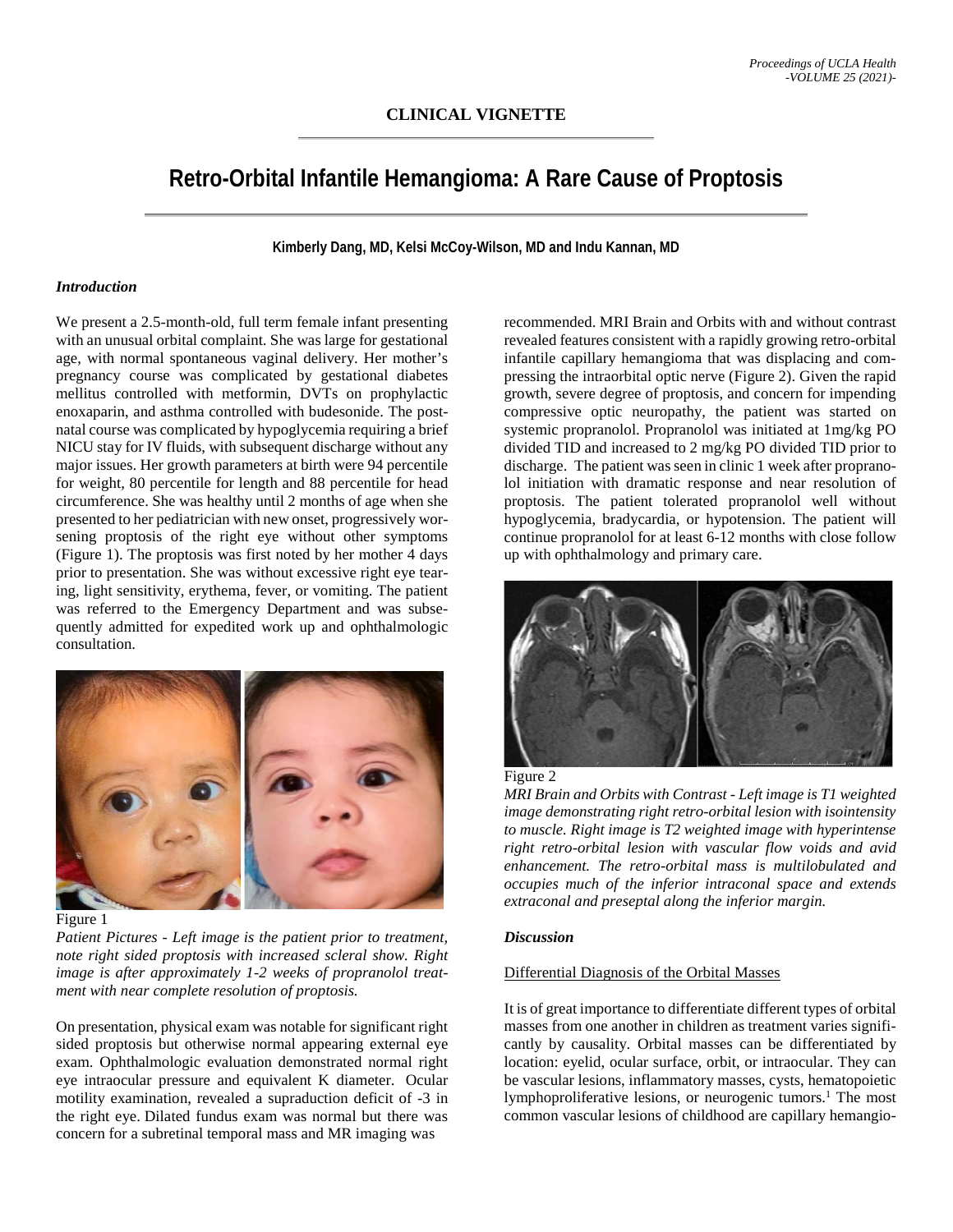mas, cavernous hemangiomas, AV malformations, and lymphangiomas. $<sup>1</sup>$ </sup>

## Infantile Hemangiomas

Capillary hemangiomas, which are also referred to as infantile hemangiomas (IH), are the most common benign tumors of childhood, occurring in 4-5% of infants.2 They can be superficial, intradermal, or subdermal. Superficial hemangiomas are usually bright red and bumpy in appearance, while subdermal lesions present as blue masses.<sup>1</sup> IH develop in the first few weeks or months of life, with most rapid phase of growth occurring in the 1st year of life. Approximately 80% of growth occurrs by 3 months of age, followed by an involuting phase lasting 1-7 years, and expected complete regression by 8-12 years.3 IH can occur in a variety of cutaneous regions including the face, trunk, extremities, and deeper structures such as the liver, airway, and orbit.<sup>2</sup> Risk factors for development of IH include genetic predisposition and imbalance of angiogenic factors.3 Complications include high output congestive heart failure, thrombocytopenia, nasopharyngeal or supraglottic obstruction, bleeding, dermal ulceration, and permanent scarring.4

IH of the orbit are rare and require immediate evaluation due to the potential for permanent visual impairment. These hemangiomas can cause visual axis occlusion, strabismus, ptosis, proptosis, corneal exposure, and compressive optic neuropathy.4 There have been reports of retro-orbital IH causing congenital glaucoma.3 Characteristics of the hemangioma may prompt evaluation for possible posterior fossa malformations, arterial anomalies, cardiac defects, eye abnormalities, sternal cleft and/ or supraumbilical raphe (PHACE) syndrome.2

# *Management*

Management of IH depends on the location, degree of functional impairment or ulceration, or presence of life-threatening complications.2 About 10% of IH require treatment with orbital capillary hemangiomas, the goal of treatment is vision preservation.3 If there is no or minimal visual impairment, close observation can be considered. There are several treatment options with variable efficacy and safety profiles. Oral propranolol is the treatment of choice and been used to effectively treat IH, both of the orbit and elsewhere on the body.5 Its mechanism of action is via decreasing expression of growth factors and hypoxia induced capillary endothelial cell apoptosis.3 Propranolol is generally well tolerated, but adverse reactions include transient hypoglycemia, hypotension, bradycardia, and bronchospasms.<sup>5</sup>

A similar case of a 4-month-old female with isolated orbital IH who was treated with propranolol and demonstrated complete resolution on repeat imaging 3 months after initiation of treatment. Propranolol was continued for a total of 8 months.<sup>5</sup> Our patient received propranolol with a dramatic response resulting in near resolution of proptosis 1-week post treatment initiation as seen in Figure 1.

IH may also be treated with topical, intralesional, or systemic steroids. The mechanism of action is thought to be sensitization of the hemangioma vasculature to circulating vasoconstrictors.4 Other less commonly used treatments are carbon dioxide lasers, interferon alpha, vincristine, cyclophosphamide, embolization, and surgery.6 However, these therapies have higher risk of adverse reactions, such as neurotoxicity with interferon alpha, injury to the optic nerve and intraocular muscle with embolization and surgery, and a multitude of systemic effects with vincristine and cyclophosphamide.<sup>1,7</sup> In contrast to superficial hemangiomas that can be monitored clinically, deeper hemangiomas, such as orbital hemangiomas, may require repeat imaging for monitoring.<sup>5</sup>

# *Conclusion*

We present a patient with the uncommon diagnosis of retroorbital infantile hemangioma, presenting with unilateral proptosis. She responded rapidly to a noninvasive treatment with oral propranolol, which was well tolerated without adverse effects. When encountering a pediatric patient with unilateral proptosis, it is important to have a broad differential diagnosis and perform a thorough evaluation that includes imaging and ophthalmologic consultation for vision preservation.

# **REFERENCES**

- 1. **Castillo BV Jr, Kaufman L**. Pediatric tumors of the eye and orbit. *Pediatr Clin North Am*. 2003 Feb;50(1):149-72. doi: 10.1016/s0031-3955(02)00115-3. PMID: 12713110.
- 2. **Krowchuk DP, Frieden IJ, Mancini AJ, Darrow DH, Blei F, Greene AK, Annam A, Baker CN, Frommelt PC, Hodak A, Pate BM, Pelletier JL, Sandrock D, Weinberg ST, Whelan MA; SUBCOMMITTEE ON THE MANAGEMENT OF INFANTILE HEMANGIOMAS**. Clinical Practice Guideline for the Management of Infantile Hemangiomas. *Pediatrics*. 2019 Jan;143(1): e20183475. doi: 10.1542/peds.2018-3475. PMID: 30584062.
- 3. **Ramtohul P, Beylerian M, Dambricourt L, Matonti F, Denis D**. Secondary Congenital Glaucoma Associated With Retro-orbital Infantile Hemangioma: A Masquerade Syndrome. *J Glaucoma.* 2019 Jun;28(6):e103-e106. doi: 10.1097/IJG.0000000000001227. PMID: 30839414.
- 4. **Garza G, Fay A, Rubin PA**. Treatment of pediatric vascular lesions of the eyelid and orbit. *Int Ophthalmol Clin*. 2001 Fall;41(4):43-55. doi: 10.1097/00004397- 200110000-00007. PMID: 11698737.
- 5. **Fay A, Nguyen J, Jakobiec FA, Meyer-Junghaenel L, Waner M**. Propranolol for isolated orbital infantile hemangioma. *Arch Ophthalmol*. 2010 Feb;128(2):256-8. doi: 10.1001/archophthalmol.2009.375. PMID: 20142556.
- 6. **Smoker WR, Gentry LR, Yee NK, Reede DL, Nerad JA**. Vascular lesions of the orbit: more than meets the eye. *Radiographics*. 2008 Jan-Feb;28(1):185-204; quiz 325. doi: 10.1148/rg.281075040. PMID: 18203938.
- 7. **Evagelidou E, Tsanou E, Asproudis I, Gorezis S, Aspiotis M, Peschos D, Siamopoulou A.** Orbital